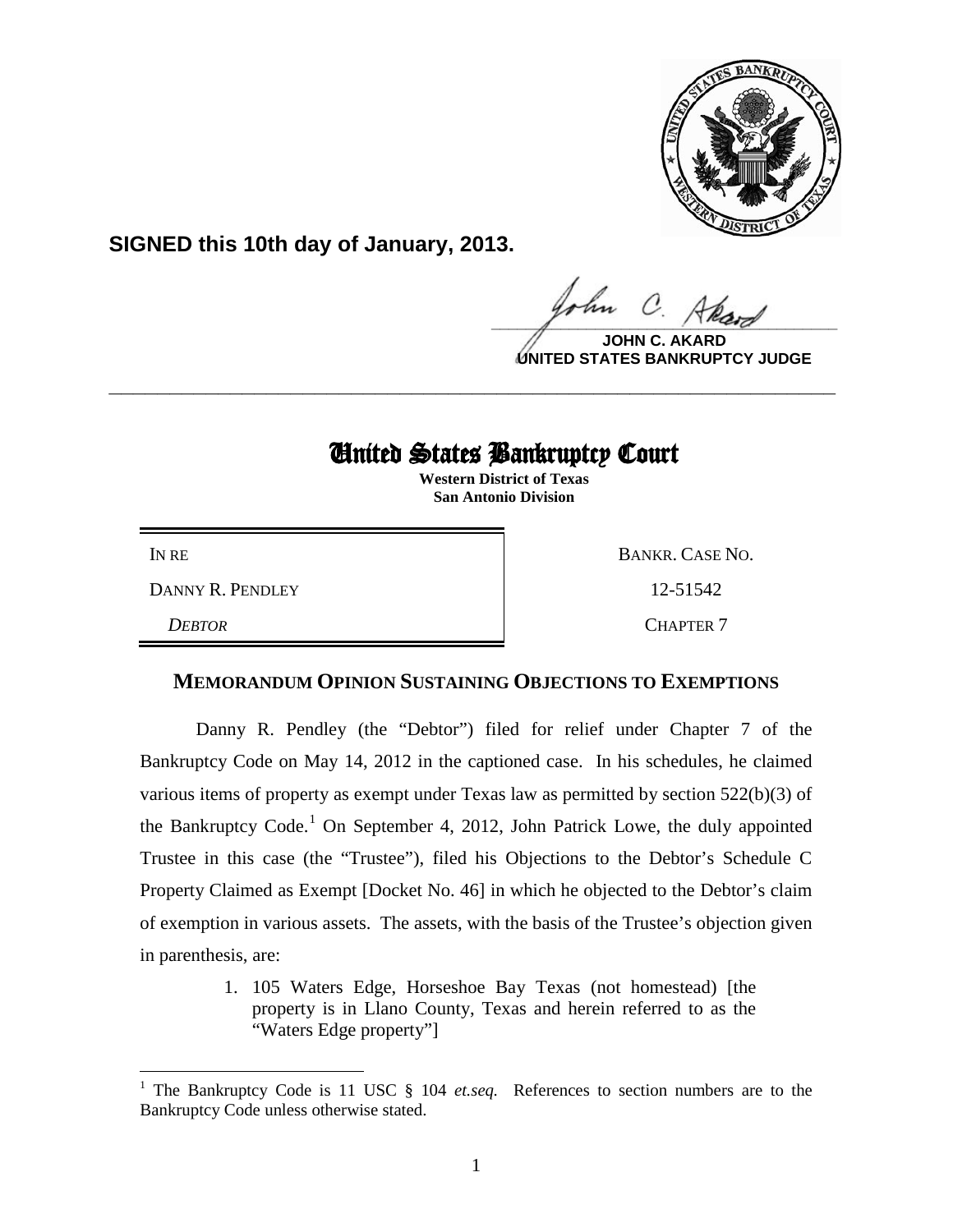- 2. 6875 Heuermann Road, San Antonio, Texas (owned by Cypress 1 LP and not the Debtor)
- 3. 50% interest in Aresano's International, Inc. (stock in a corporation is not exempt)
- 4. Money owed from Artesano's International, Inc. (accounts receivable are not exempt)
- 5. 12 trucks ("The Debtor's statements in his Schedules B and C state that these trucks were transferred by River Oaks LP to Hardline Construction in June of 2010. It doesn't appear that the trucks were assets of the Debtor when this case was commenced.")
- 6. 2000 Champion bass boat, motor and trailer. (these items do not constitute 'athletic and sporting equipment' nor are they 'tools of a trade' because the Debtor's tax returns list him as a "business executive" and no income from fishing is listed in the schedules.)

On September 5, 2012, SCP Distributors, LLC, individually and as successor to South Central Pool Supply, Inc ("SCP") and a party in interest in this case, filed its Objection to Debtor's Claim of Exemptions [Docket No. 48] in which it objected to the Debtor's claim of exemption in two parcels of real estate. The assets, with the basis of the objection given in parenthesis, are:

- 1. 105 Waters Edge, Horseshoe Bay, Texas (not homestead)
- 2. 6875 Heuermann Road, San Antonio, Texas (not owned by the Debtor)

SCP asserted that it filed a lien on the Waters Edge property on September 28, 2011, but no evidence of that lien was introduced at this hearing.

By a Stipulation Relating to Objections to the Debtor's Claims of Exempt Property filed November 28, 2012 [Docket No. 71] the Debtor, the Trustee and SCP agreed that the Trustee's objection to items 2 through 6 described above should be sustained and the assets not allowed as exempt. The parties agreed that the only remaining issue was the claim of exemption on the Waters Edge property.

On November 30, 2012 the Debtor filed a response to the Objections to Exemptions [Docket No. 72] in which he asserted that for some time, he had intended to claim the Waters Edge property as his homestead; thus impressing it with homestead character and that it was the only place he had to raise his high school age child.

A hearing was held concerning the Waters Edge property on December 2, 2012. The Debtor was the only witness. Without opposition, the Trustee and SCP introduced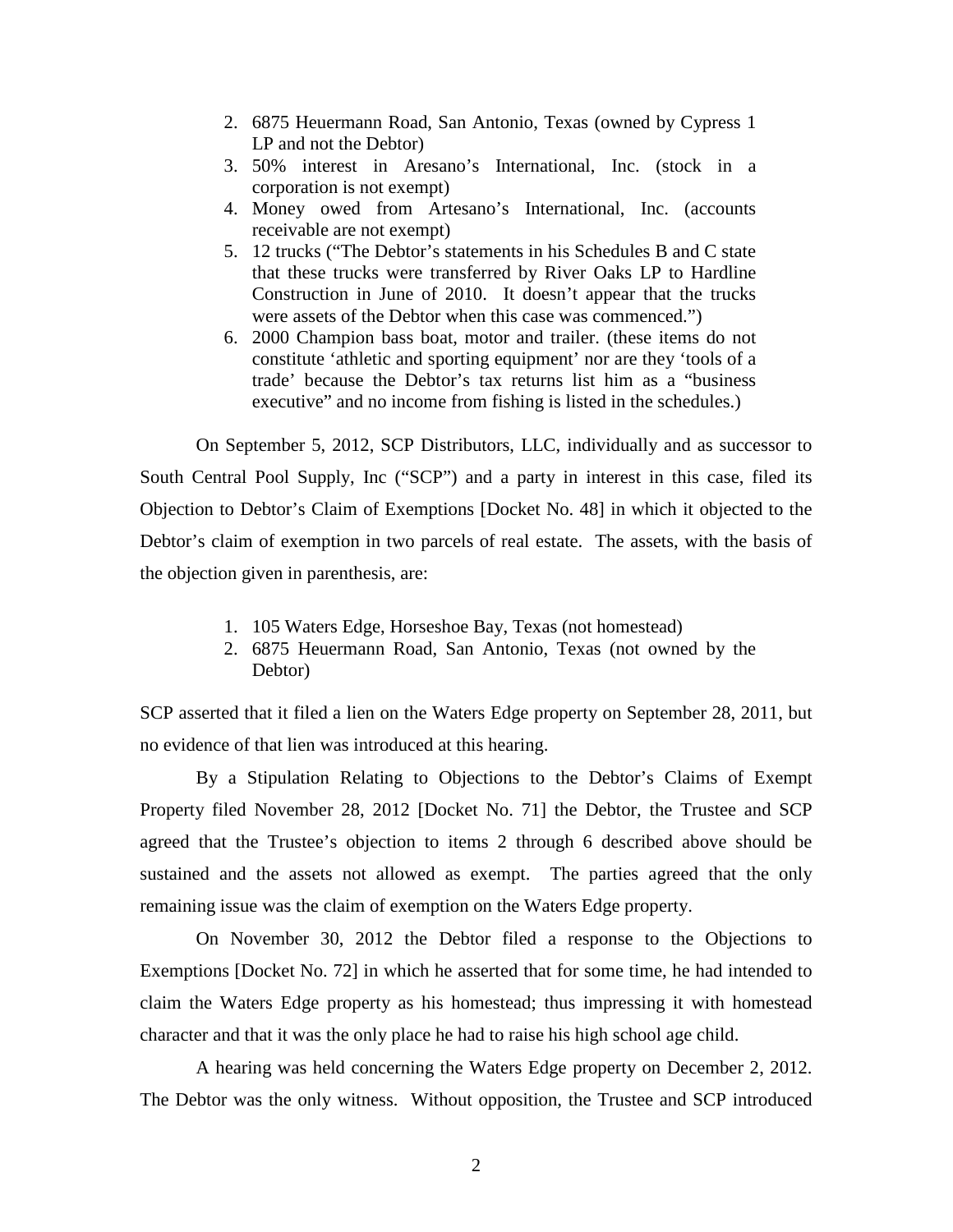exhibits. At the conclusion of the hearing, the court asked the parties to prepare a chronology of the events in this case. SCP filed such a chronology of events [Docket No. 75], followed by the Debtor's response [Docket No. 76], and SCP's reply to the Debtor's response [Docket No. 77].

The testimony indicated that the Debtor had a large pool construction and servicing business. He stated that he had 75 employees at the time he closed his business on June 18, 2010. Further, at the time there were 20 pools under construction and he tried to complete them afterwards, if the homeowners would pay him additional monies to do so.

As part of the winding down of his business, on April 15, 2011 the Debtor sold some property on Interstate Highway 10, which was apparently the main base of his business operations. The bank, which had a lien on the I-10 property, also possessed a lien on the Waters Edge property. The bank insisted that its substantial lien on the Waters Edge property be paid off because the notes were cross collateralized. The Waters Edge property was owned by Cypress No. 1 L.P., a limited partnership that the Debtor controlled through various entities.

On May 3, 2011, the Debtor caused Cypress No. 1 L.P. to transfer the Waters Edge property to him and his wife, Debra Pendley [SCP Exhibit No. 1]. The testimony revealed that neither the Debtor nor his wife paid any consideration for that transfer. At that time, they filed an affidavit in the Llano County property records asserting that the Waters Edge property was their homestead [SCP Exhibit No. 2]. In this case, the Debtor seeks to attack a March 1, 2012 judgment of the County Court of Bexar County, Texas which declared void *ab initio* the designation of homestead for the Waters Edge property filed by the Debtor in the Llano County property records [SCP Exhibit No. 10]. The court found that the designation violated a January 2011 injunction [SCP Exhibit No. 9]. There is no evidence that a motion for new trial or an appeal was made with respect to that judgment. It is not necessary for this court to consider the effect of that judgment because the issue before this court is whether the Waters Edge property was the Debtor's homestead on the date he filed for Bankruptcy

The schedules filed with the Petition on May 14, 2012 [Trustee Exhibit No. 1] list the following assets and liabilities: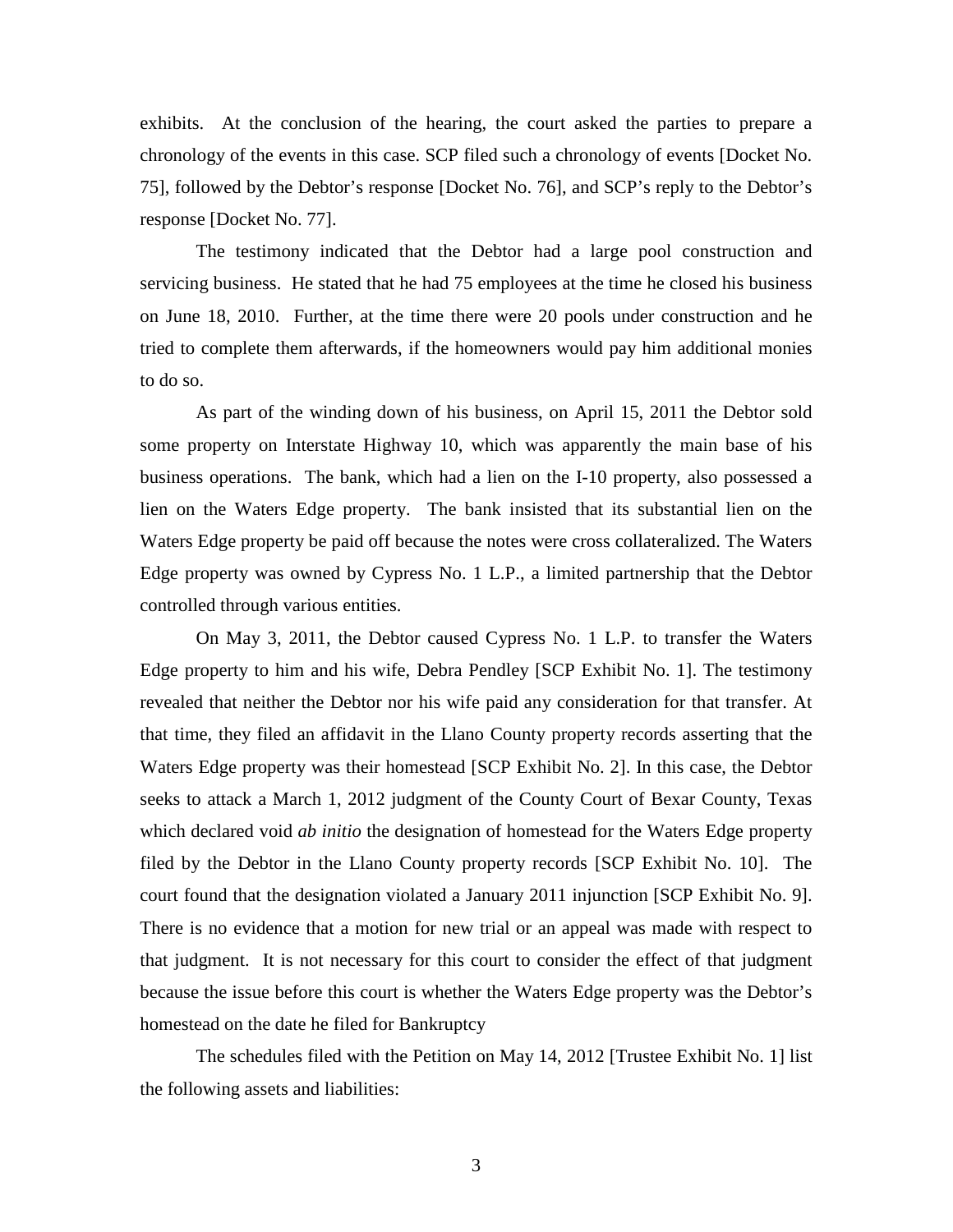- Schedule A, Real Property [page 6] valued at \$760,000 the Waters Edge property. No liens are shown.
- Schedule B, Personal Property valued at \$57,593.23 [page 12]. Included in the personal property are 11 business entities owned or controlled by the Debtor, all of which he stated had "unknown" value [page 9].
- Schedule C, Property Claimed as Exempt valued at \$817,593.32 [page 16].
- Schedule D, Secured Claims totaling \$893,000.00 [page 20]. This schedule lists several abstracts of judgment against the Waters Edge property.
- Schedule E, Unsecured Priority Claims totaling \$26,799.86 [page 22].
- Schedule F, Unsecured Claims totaling \$2,955,074.33 [page 59].

In two places when referring to the Waters Edge property, the schedules state:

"Debtor – over 65 homestead exemption and primary residence of debtor and child (child will move up when school ends at end of May 2012.)"

[Schedule A, page 6 and Schedule C, page 13].

The testimony revealed that the Debtor is married and that his wife lives with him and the daughter in the Waters Edge property. His wife is not mentioned in the Schedules or the Statement of Financial Affairs. He testified that she has a business known as River Oaks Pools, but claimed that it was not operating. The Debtor acknowledged that he had previously used the name of River Oaks Pools in the course of business.

The Debtor, his wife, and the daughter previously resided at 29369 Raintree Ridge, Fair Oaks Ranch, Texas.<sup>[2](#page-3-0)</sup> A Texas driver's license issued to the Debtor on March 3, 2011, gives the Raintree address, and a Texas driver's license issued to his wife, Debra Lynne Pendley, on September 19, 2011, also gives the Raintree address [SCP Exhibit No. 7].

The Debtor testified that he began making efforts to change his homestead to the Waters Edge property in late 2010, when he felt efforts to foreclose on the Raintree property were commencing. He stated that his wife and daughter were living in the

<span id="page-3-0"></span> $\frac{1}{2}$  The deed to the Raintree property dated May 17, 2004 is to "Dan R. Pendley, an unmarried person" [Trustee's Exhibit No. 9]. The Debtor and Deborah Pendley married April 29, 2005 and he adopted her daughter Lana on December 5, 2005. [SCP Exhibit No. 5, page 14: lines 24-25; page 43:lines 18-24].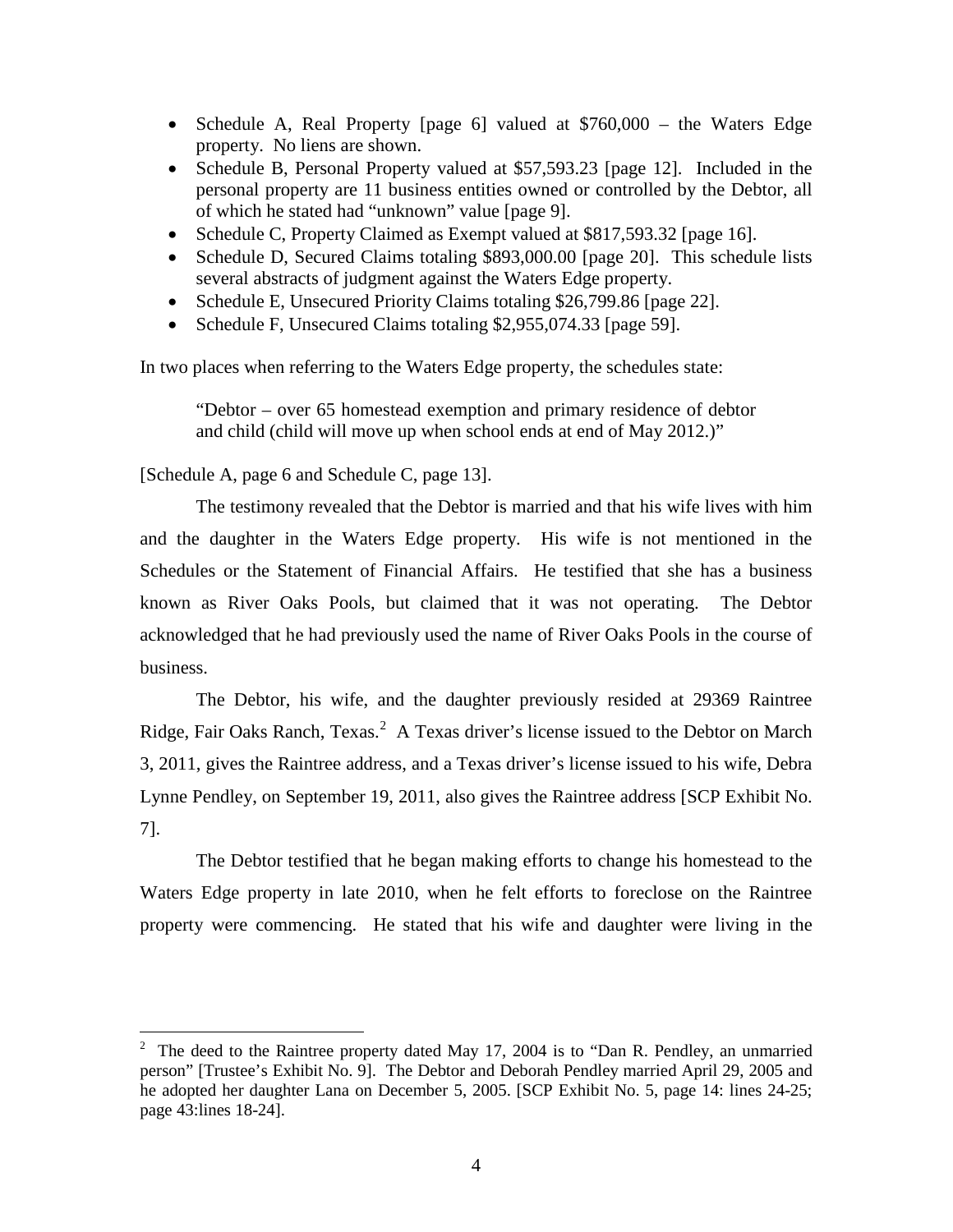Raintree property in May 2012 because the daughter was in school in Boerne. He said he lived in the Waters Edge property and traveled back and forth at that time.<sup>[3](#page-4-0)</sup>

The Raintree property was foreclosed upon on May 1, 2012 with a bid price of \$420,355.58. The Trustee's deed was acknowledged on May 10, 2012, and filed for record in the Bexar County Clerk's office on May 15, 2012 [Trustee's Exhibit No. 10]. As noted, this bankruptcy case was filed on May 14, 2012, and the schedules recite that the daughter would be moving to the Waters Edge property when school was out at the end May. Lacking a definite moving date in the evidence, the court finds that the wife and daughter did not move to the Waters Edge property until after the filing of this bankruptcy case.

## **Homestead**

The following quotations from *In re Hunt* set forth the Texas law that must be applied in this case since the Debtor elected the Texas exemptions.

The initial burden of establishing that property is homestead property is on the claimant of the protection [citations omitted]

In Texas it is well settled that in order to establish homestead rights, a combination of both overt acts of homestead usage and the intention on the part of the owner to claim the land as homestead must be shown. [citations omitted] Good faith intention to occupy the premises as a homestead alone is not enough to create a homestead. [citations omitted].

Once homestead rights are shown to exist in property, they are presumed to continue, and one asserting an abandonment has the burden of pleading and proving it by competent evidence before a new homestead can be claimed. [citations omitted].

Abandonment of the homestead nature of property cannot be accomplished by intent alone. There must be discontinuance of use, an intention not again to use the property as a home, to constitute abandonment. [citation omitted] Without the abandonment of an existing

<span id="page-4-0"></span><sup>&</sup>lt;sup>3</sup> The Debtor's statement that he lived in the Waters Edge property can be explained by the fact that, before it closed, his swimming pool business constructed "numerous" pools in Horseshoe Bay (where the Waters Edge property is located) [SCP Exhibit No. 5, page 19: line 4 – page 20:line 9]. Additionally, the Debtor moved to the Waters Edge property because he and his wife were having marital difficulties, resulting in his filing for divorce in November 2011 [SCP Exhibit No. 6, page 23]. Apparently they have reconciled.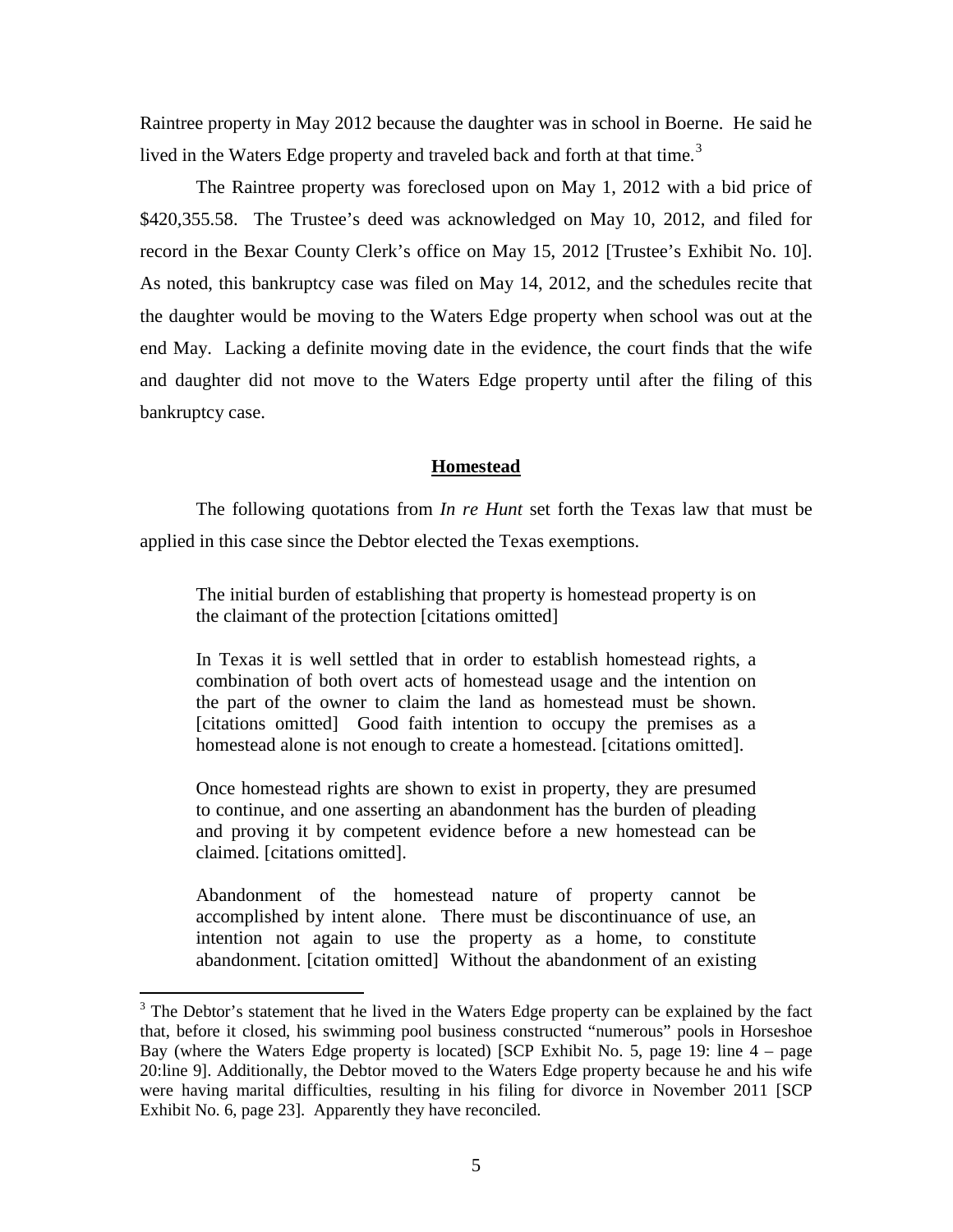homestead, no right can exist to fix that homestead character to another piece of property.

. . . Under Texas law, where no homestead designated by actual occupancy exists, effect may be given to the ownership, intention and preparation to use for a home. However, when there is a home in fact, such home cannot be abandoned while actually used as the home of the family [citation omitted].

*In re Hunt*, 61 B.R. 224, 228-29 (Bankr. S.D. Tex. 1986).[4](#page-5-0)

Exemptions are determined as of the date the bankruptcy petition is filed. *In re Oso*, 283 F.3d 686 ( $5<sup>th</sup>$  Cir. 2001) (en banc). "We cannot emphasize too strongly that the day on which the bankruptcy petition is filed is the 'as of' date for determining the applicability of exemption provisions." *Id. at* 692

There is no question in this case but that the homestead of the Debtor and his family was the Raintree property. The Debtor made numerous efforts to say that the Waters Edge property was his homestead, but the facts do not support his claims and as noted above, a state court ruled those actions ineffective. As stated in *In re Hunt*, actions to claim a new homestead are not effective until the Debtor has abandoned the former homestead. As long as the wife and daughter were living in the Raintree property, it remained the family homestead. The Debtor has not met his burden to show when the Raintree homestead was abandoned, but the facts clearly indicate it was not abandoned until after the bankruptcy case was filed. Consequently the Waters Edge property cannot be claimed as an exempt homestead in this bankruptcy case.

The Chapter 7 Trustee asserts three alternative objections to the Debtor's claim of exemptions: (1) the transfer of the property from Cypress 1 L.P. to the Debtor and his wife, being without consideration, was in fraud of the creditors of the partnership, (2) the transfer of property from the partnership was done within 10 years of the bankruptcy with intent to delay or defraud a creditor and thus violates section 522(o), and (3) the homestead claim exceeds the amount allowed under section 522 (p). In view of the court's finding that the Waters Edge property is not the Debtor's homestead, it is not necessary for the court to address these alternative objections.

Judgment accordingly.

<span id="page-5-0"></span> <sup>4</sup> *See also* J. THOMAS OLDHAM, TEXAS HOMESTEAD LAW 68-74 (3rd ed. 2006).